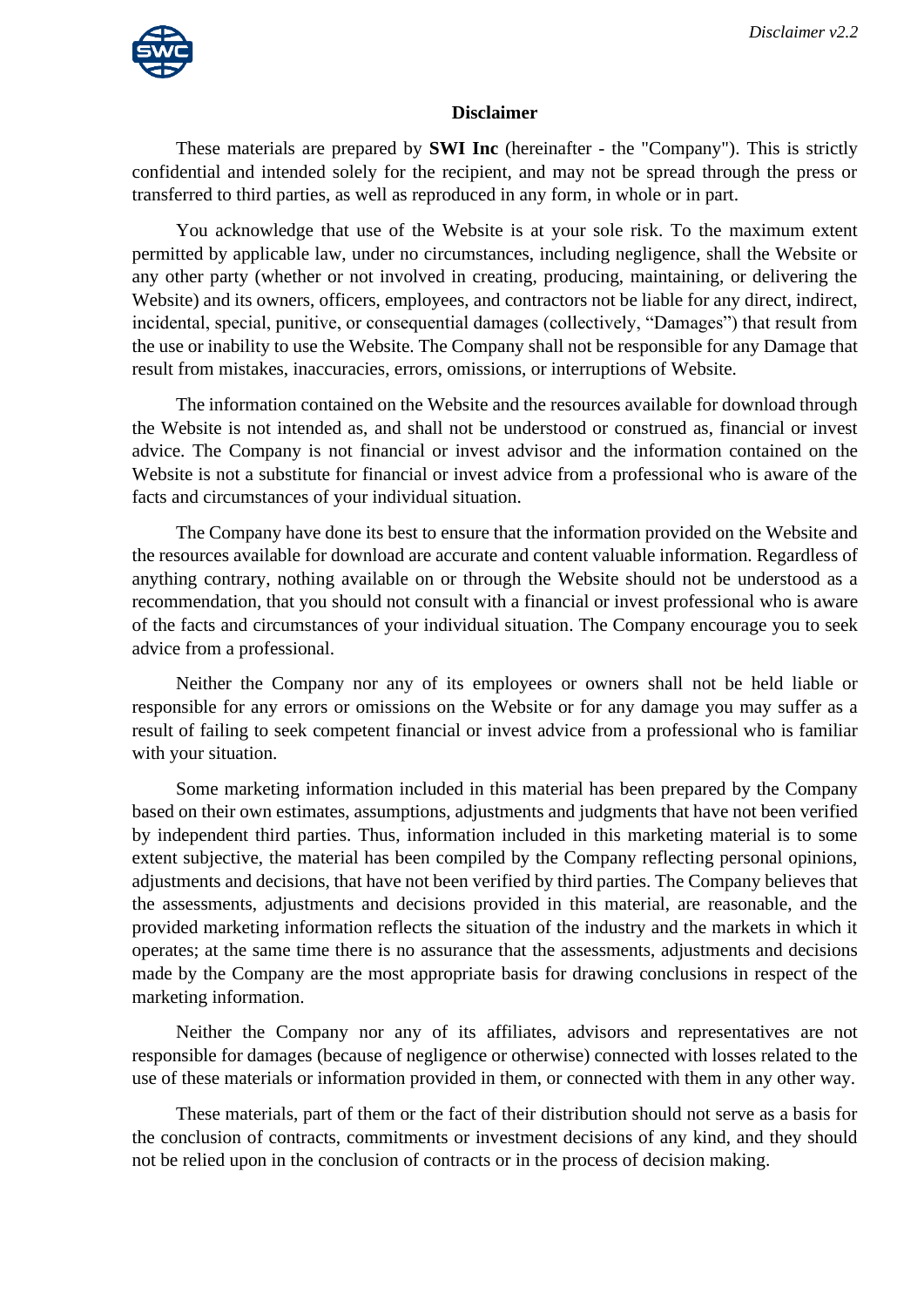

The Company has not registered and does not intend to register any part of stocks in the United States of America, in accordance with the legislation on securities. Stocks cannot be offered or sold in the United States of America or to any nationals, residents or US citizens, except for deals that exempt from registration or registration requirements under the US Securities Act of 1933.

In the Member States of the European Union, these materials are addressed to and directed only to persons who are qualified investors within the meaning of the term specified in Article 2 (1) (e) of the Directives of the Prospects of the Stock  $(2003/71 / EC)$  (hereinafter - " Qualified investors "). In addition, in the UK, these materials are addressed and directed solely to (i) investment professionals falling within Article 19 (5) Order 2005 "On the Financial Promotion", published in accordance with the Act of year 2000. "On the Financial Services and Markets" (hereinafter - the "Order") and (ii) persons with a high level of assets, and other persons to whom they may be transferred legally in accordance with Article 49 (2) (A) - (the D ) of the Order (hereinafter all such persons together with qualified investors are referred to as "relevant persons"). Investments and investment activities, as referred to in these materials are available only to relevant persons and will be engaged in only with such persons. Recipients of the information contained in these materials should not behave in a manner, which can be qualified as an abuse in the stock market in accordance with the Law of 2000. "On the Financial Services and Markets" and the Code of market conduct, adopted on the basis of the Act, based on the information contained in these materials, or any other information provided or discussed connected to these materials.

These materials do not constitute a public offer or advertisement of stocks in the Russian Federation and may not otherwise be publicly distributed in Russia. The stocks have not been and will not be registered in Russia and are not intended for "placement" or "public circulation" in Russia.

Neither these materials nor any copies cannot be exported or transferred to the United States or to persons in United States or any securities analysts or any other person in the United States. Failure to comply with this restriction may constitute a violation of the securities laws of United States. Distribution of these materials in other jurisdictions may be restricted by law. Persons into whose disposal these materials can get are required to independently ascertain the existence of such restrictions and comply with them.

These materials are not subject to the direction, the provision or use by any person who is a resident / situated or located in any country, area or jurisdiction in which such direction, provision or use would be contrary to applicable laws or would require any registration or licensing. Persons who have been provided with these materials are required to independently ascertain the existence of such restrictions and comply with them.

Issues discussed in these materials may constitute forward-looking statements. Forwardlooking statements are not a statements of occurring facts and are often introduced with words like "plans", "expects", "intends", "anticipates", "will", "may", "continue", "should" and similar expressions. Forwardlooking statements available in these materials are based upon various assumptions, many of which, in turn are based on further assumptions, including without limitation, the assessments of the management of past trends in economic activity, the data of our records and other information received from third parties. We believe that these assumptions were reasonable at the time they were made, however, they involve significant known and unknown risks, uncertainties, contingencies and other important factors that are difficult or impossible to